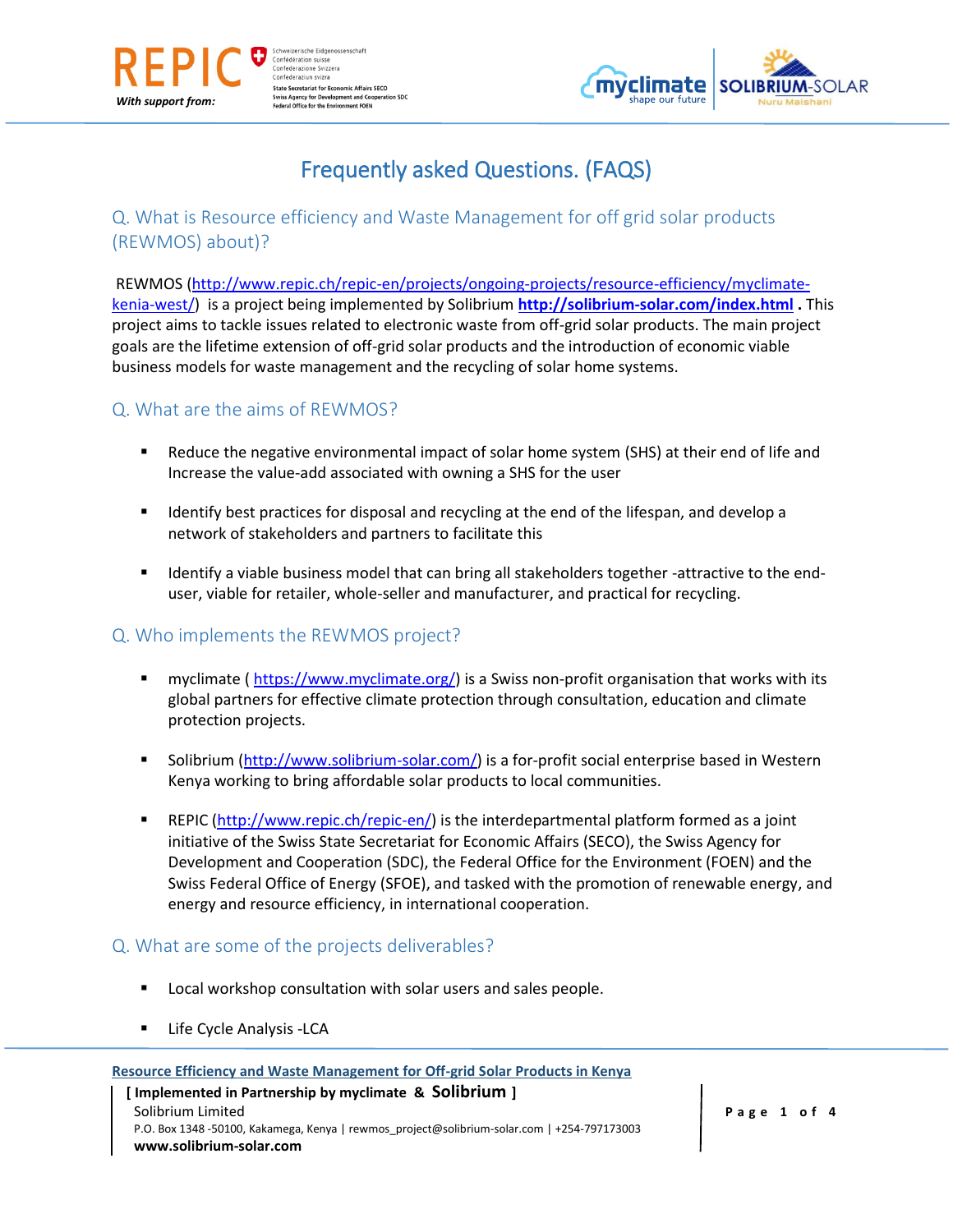

.<br>Chweizerische Eidgenoss Confédération suisse Confederazione Svizzera Confederaziun svizra **State Secretariat for Economic Affairs SECO Swiss Agency for Development and Cooperation SDC** Office for the Environment FOEN



- High-level stakeholder interviews.
- Solar user's surveys.

#### Q. What is E waste?

■ E-waste refers to electronic products nearing the end of their "useful life", for example, solar components, computers, televisions, VCRs, stereos, copiers, and fax machines. Many of these products can be reused, refurbished, or recycled.

#### Q. What should be done with E waste?

■ Reduce, reuse, and recycle. Reduce your generation of e-waste through smart procurement and good maintenance. Reuse still-functioning electronic equipment by donating or selling it to someone. Recycle those components that cannot be repaired. Most electronic devices contain a variety of materials, including metals that can be recycled.

#### Q. Why Prevent Electronics from Entering a Landfill?

- Some electronic device components contain constituents that, if improperly handled, could be harmful to the environment and its inhabitants. E-waste that is not recycled ends up in the environment. Water is poisoned, air turns toxic, soil becomes dead, and wildlife and plant life suffer.
- Certain components of electronics contain measurable amounts of regulated heavy metals, including lithium ion, lead, silver, barium, cadmium and mercury. Many of these metals can be recovered and responsibly disposed of.

## Q. Why Does it Cost Money to Recycle Some Electronics?

- Materials such as antimony, arsenic, lead, and mercury used to manufacture electronics are unhealthy to us. If not recycled properly, it is surprisingly easy for these materials to ultimately end up in our bodies and cause major issues including lung damage, cancer, and seizures. Ewaste that is not recycled ends up in the environment. Water is poisoned, air turns toxic, soil becomes dead, and wildlife and plant life suffer.
- To avoid these harmful effects on both our bodies and our environment, reputable e-cycling companies provide outlets for responsible riddance of your old electronics. Unfortunately, some companies lower their costs by exporting e-waste to countries like Ghana, Nigeria, Pakistan, India, and China where it gets broken down by men, women, and children who are usually unprotected from the toxins.

| Resource Efficiency and Waste Management for Off-grid Solar Products in Kenya              |
|--------------------------------------------------------------------------------------------|
| [Implemented in Partnership by myclimate & Solibrium ]                                     |
| Solibrium Limited                                                                          |
| P.O. Box 1348-50100, Kakamega, Kenya   rewmos project@solibrium-solar.com   +254-797173003 |

**www.solibrium-solar.com**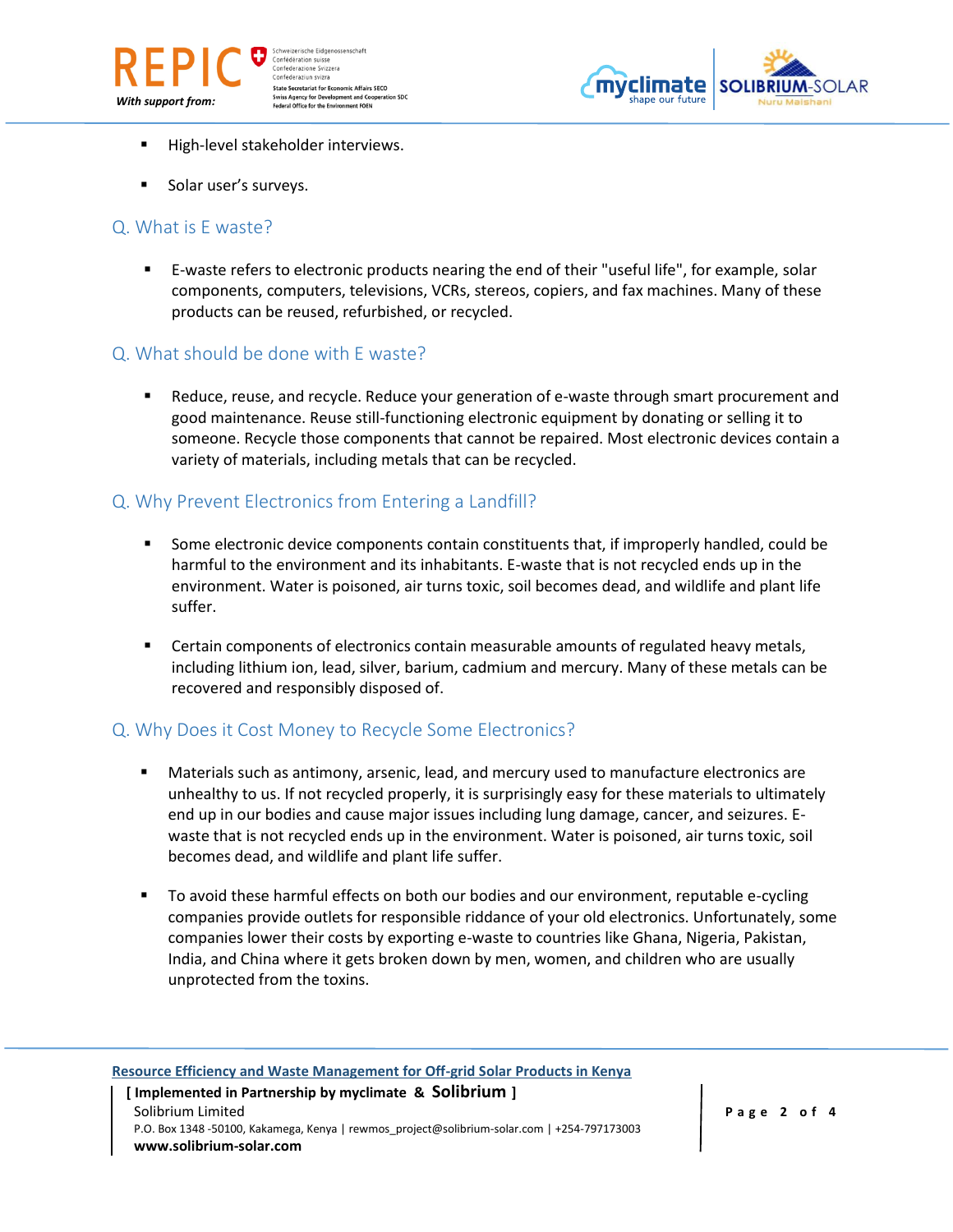

.<br>Chweizerische Eidgenossi Confédération suisse Confederazione Svizzera Confederaziun svizra **State Secretariat for Economic Affairs SECO Swiss Agency for Development and Cooperation SDC Office for the Environment FOEN** 



# Q. What is Materials Accountability?

**A.** Refers to the tracking of materials throughout their entire lifespan (from initial manufacture through its use - to reduction to commodity via de-manufacture). True accountability requires per-item documentation and disposition records to the very end, when assemblies are finally broken down into clean commodities and are no longer considered unclean hazardous wastes.

# Q. What is a consolidator?

**A.** These are organizations that only collect and transport materials to Recyclers but do not actually process the materials (scrap brokers).

## Q. What is a Recycler?

A. This is an organization with facilities that accumulate and de-manufacture materials into their base materials to be sold to processors to use in new goods manufacturing.

# Q. What is the 3 'R's Rule?

**A.** The "3 R's" Rule - best practices of solid waste management and environmental stewardship: Stands for "Reduce" consumption, "Reuse" until no longer useful and lastly "Recycle" what cannot be reused each step to be considered in order to minimize or delay materials entering the waste stream.

- Reduce First step of the "3 R's" Rule reduce consumption, which in turn minimizes the volume of what will eventually become waste.
- Reuse Second, step of the "3 R's" Rule reusing materials for as long as is practical. With regard to electronics -this usually requires an investment of labor and parts for reconditioning and redistribution of goods. Reuse extends the lifespan of these materials and greatly "Reduces" consumption of new manufactured goods.
- Recycling Last step of the "3 R's" Rule and is supposed to be the last resort when an items' reuse in its original intended purpose is no longer an option. Recycling processes destroy materials for scrap materials, which are sold to processing facilities who in turn add new material to the reclaimed and then sell the material to new product manufacturers.

## Q. What is a waste diversion score?

A waste diversion score is a calculation of how much waste received is recycled and kept out of landfill. This not only includes the hazardous materials within the device such as lithium, lead and mercury, but also the casing which can be made up of plastic, metals or even engineered wood. For an electronic waste (E-waste) recycler, a waste diversion score serves as an environmental benchmark measuring the efficiency of not only their recycling practices but commitment to sustainability.

**Resource Efficiency and Waste Management for Off-grid Solar Products in Kenya**

 **[ Implemented in Partnership by myclimate & Solibrium ]** Solibrium Limited **P** a g e 3 of 4 P.O. Box 1348 -50100, Kakamega, Kenya | rewmos\_project@solibrium-solar.com | +254-797173003 **www.solibrium-solar.com**